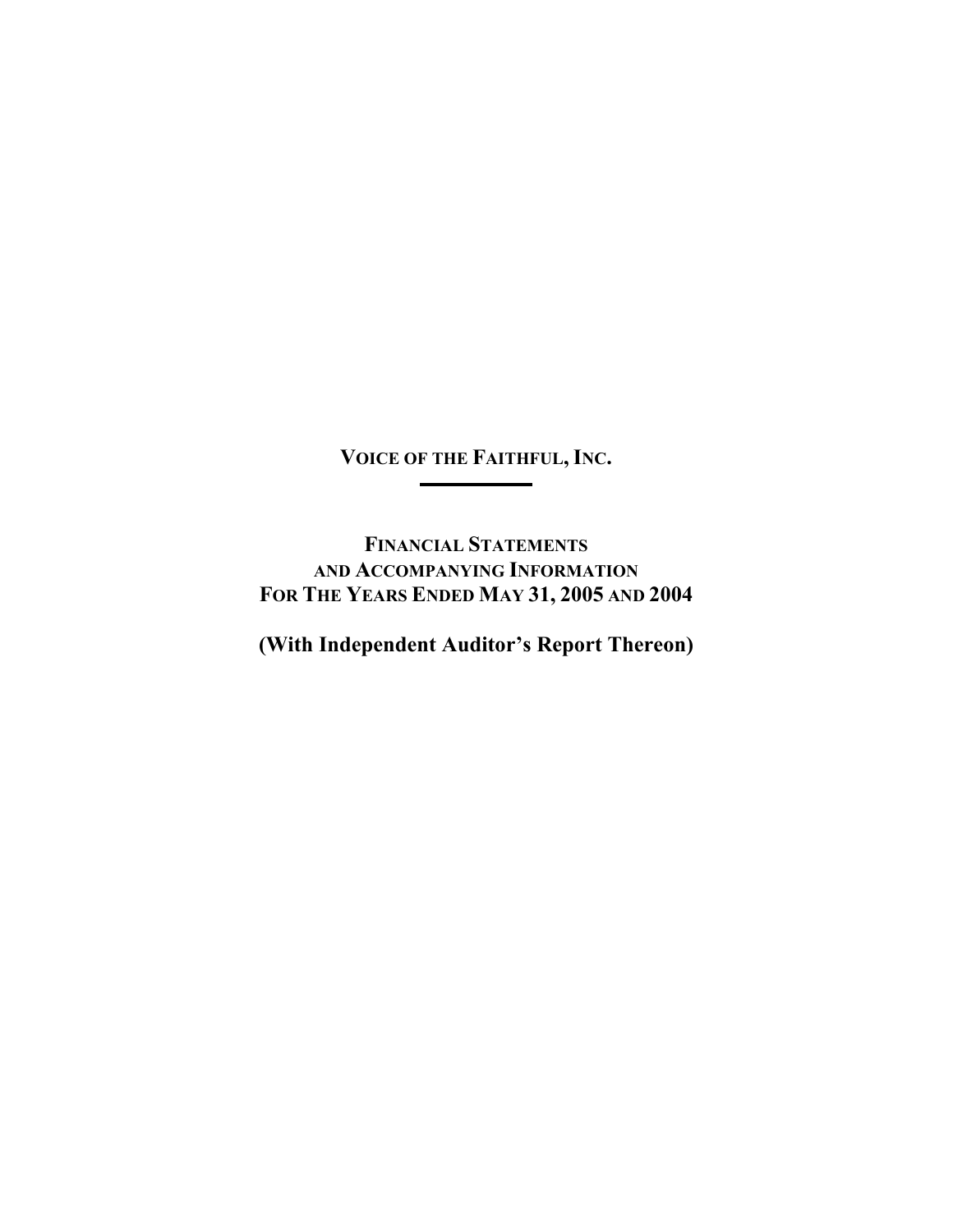## TABLE OF CONTENTS

|                                                                              | <u>Page</u> |
|------------------------------------------------------------------------------|-------------|
| <b>INDEPENDENT AUDITOR'S REPORT</b>                                          | 1           |
| FINANCIAL STATEMENTS:                                                        |             |
| <b>Statements of Financial Position</b>                                      | 2           |
| Statement of Activities for the Year Ended May 31, 2005                      | 3           |
| Statement of Activities for the Year Ended May 31, 2004                      | 4           |
| <b>Statements of Cash Flows</b>                                              | 5           |
| Notes to Financial Statements                                                | $6-9$       |
| <b>ACCOMPANYING INFORMATION:</b>                                             |             |
| Accompanying Schedule of Functional Expenses for the Year Ended May 31, 2005 | 11          |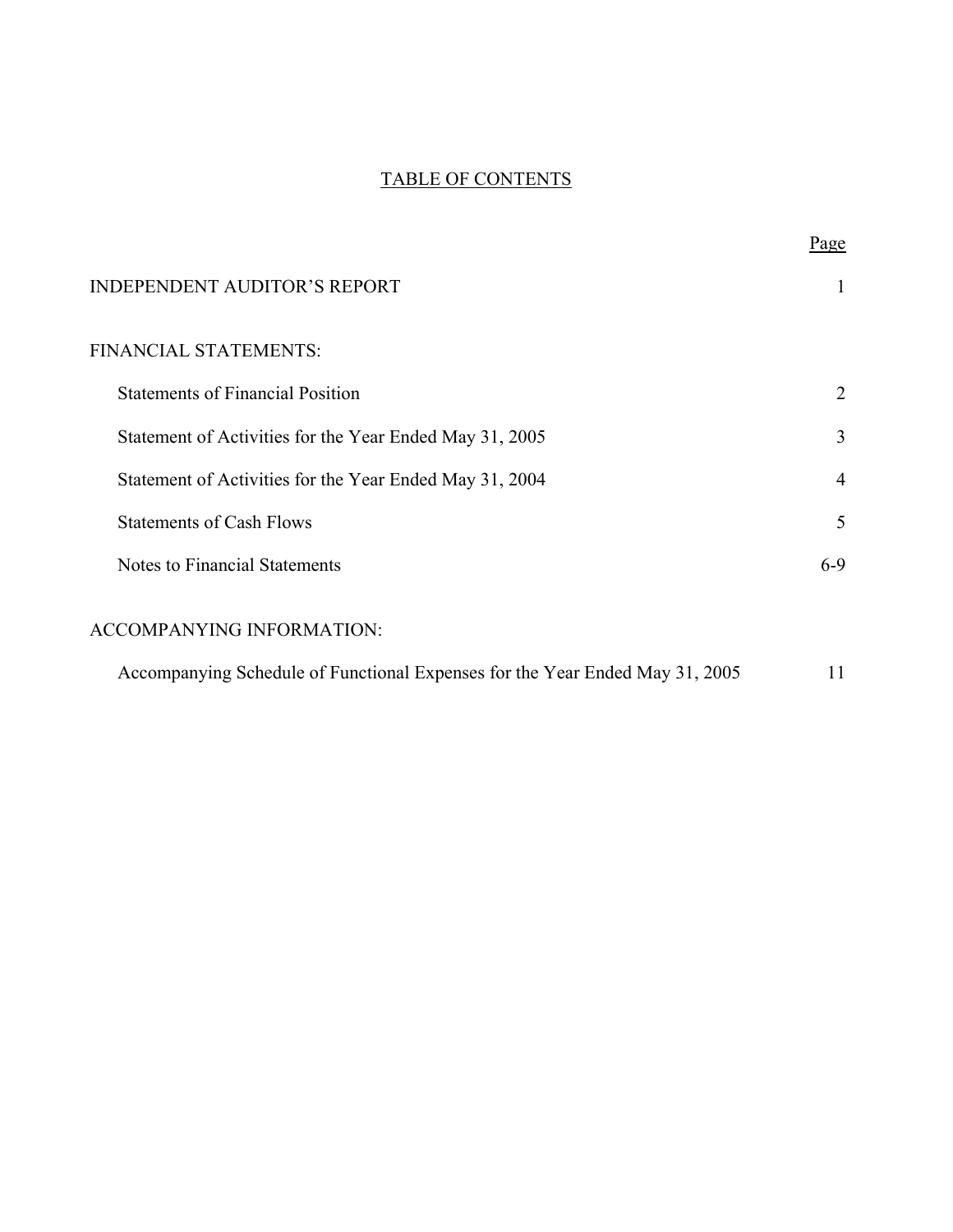### INDEPENDENT AUDITOR'S REPORT

### TO THE BOARD OF TRUSTEES VOICE OF THE FAITHFUL, INC. Newton, Massachusetts

We have audited the accompanying statements of financial position of Voice of the Faithful, Inc. (the "Organization") as of May 31, 2005 and 2004, and the related statements of activities and cash flows for the years then ended. These financial statements are the responsibility of the Organization's management. Our responsibility is to express an opinion on these financial statements based on our audits.

We conducted our audits in accordance with auditing standards generally accepted in the United States of America. Those standards require that we plan and perform the audits to obtain reasonable assurance about whether the financial statements are free of material misstatement. An audit includes examining, on a test basis, evidence supporting the amounts and disclosures in the financial statements. An audit also includes assessing the accounting principles used and significant estimates made by management, as well as evaluating the overall financial statement presentation. We believe that our audits provide a reasonable basis for our opinion.

In our opinion, the financial statements referred to above present fairly, in all material respects, the financial position of Voice of the Faithful, Inc. as of May 31, 2005 and 2004, and the changes in its net assets and its cash flows for the years then ended, in conformity with accounting principles generally accepted in the United States of America.

Our audits were made for the purpose of forming an opinion on the basic financial statements taken as a whole. The accompanying information on page 11 is presented for purposes of additional analysis and is not a required part of the basic financial statements. Such information is the representation of the Organization's management and has been subjected to the auditing procedures applied in the audit of the basic financial statements; and in our opinion this information is fairly stated in all material respects, in relation to the basic financial statements taken as a whole.

Parent, McLaughlin + Nangle

Certified Public Accountants

August 5, 2005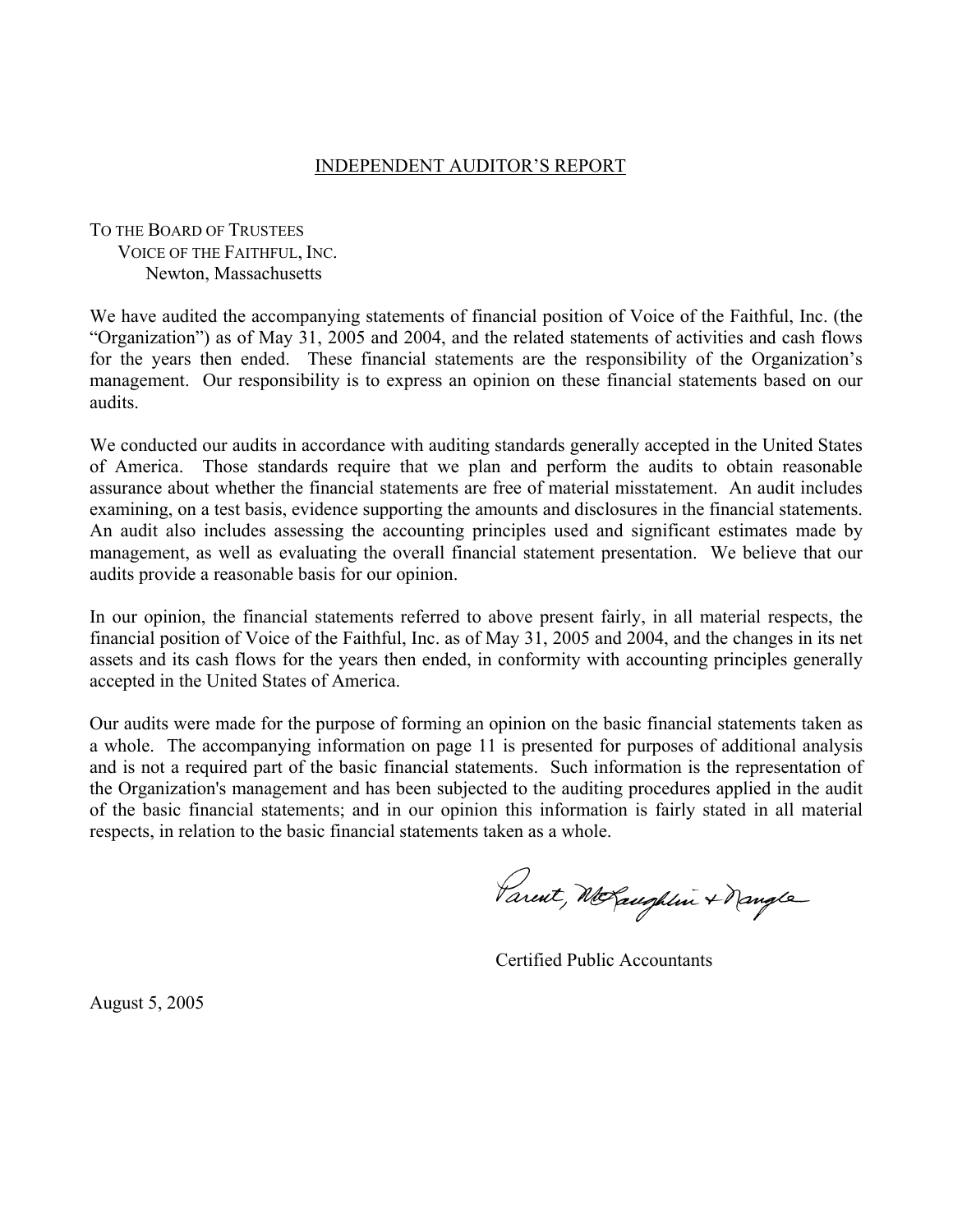# STATEMENTS OF FINANCIAL POSITION

|                                                | May 31       |                |              |                  |  |
|------------------------------------------------|--------------|----------------|--------------|------------------|--|
|                                                |              | 2005           |              | 2004             |  |
| <b>ASSETS</b>                                  |              |                |              |                  |  |
| <b>CURRENT ASSETS:</b>                         |              |                |              |                  |  |
| Cash and cash equivalents<br>Inventory         | $\mathbb{S}$ | 237,719<br>439 | \$           | 292,098<br>6,348 |  |
| Prepaid expenses and other current assets      |              | 28,826         |              | 6,279            |  |
| <b>Total Current Assets</b>                    |              | 266,984        |              | 304,725          |  |
| EQUIPMENT, net                                 |              | 26,599         |              | 29,757           |  |
| <b>INTANGIBLE ASSETS, net</b>                  |              | 14,248         |              | 27,369           |  |
| <b>TOTAL ASSETS</b>                            | $\mathbb{S}$ | 307,831        | $\mathbb{S}$ | 361,851          |  |
| <b>LIABILITIES AND NET ASSETS</b>              |              |                |              |                  |  |
| <b>CURRENT LIABILITIES:</b>                    |              |                |              |                  |  |
| Accounts payable                               | $\mathbb{S}$ | 75,428         | $\mathbb{S}$ | 74,097           |  |
| Accrued expenses and other current liabilities |              | 37,779         |              | 17,483           |  |
| <b>Total Current Liabilities</b>               |              | 113,207        |              | 91,580           |  |
| <b>NET ASSETS:</b>                             |              |                |              |                  |  |
| Unrestricted                                   |              | 180,213        |              | 265,271          |  |
| Temporarily restricted                         |              | 14,411         |              | 5,000            |  |
| <b>Total Net Assets</b>                        |              | 194,624        |              | 270,271          |  |
| <b>TOTAL LIABILITIES AND NET ASSETS</b>        | \$           | 307,831        | \$           | 361,851          |  |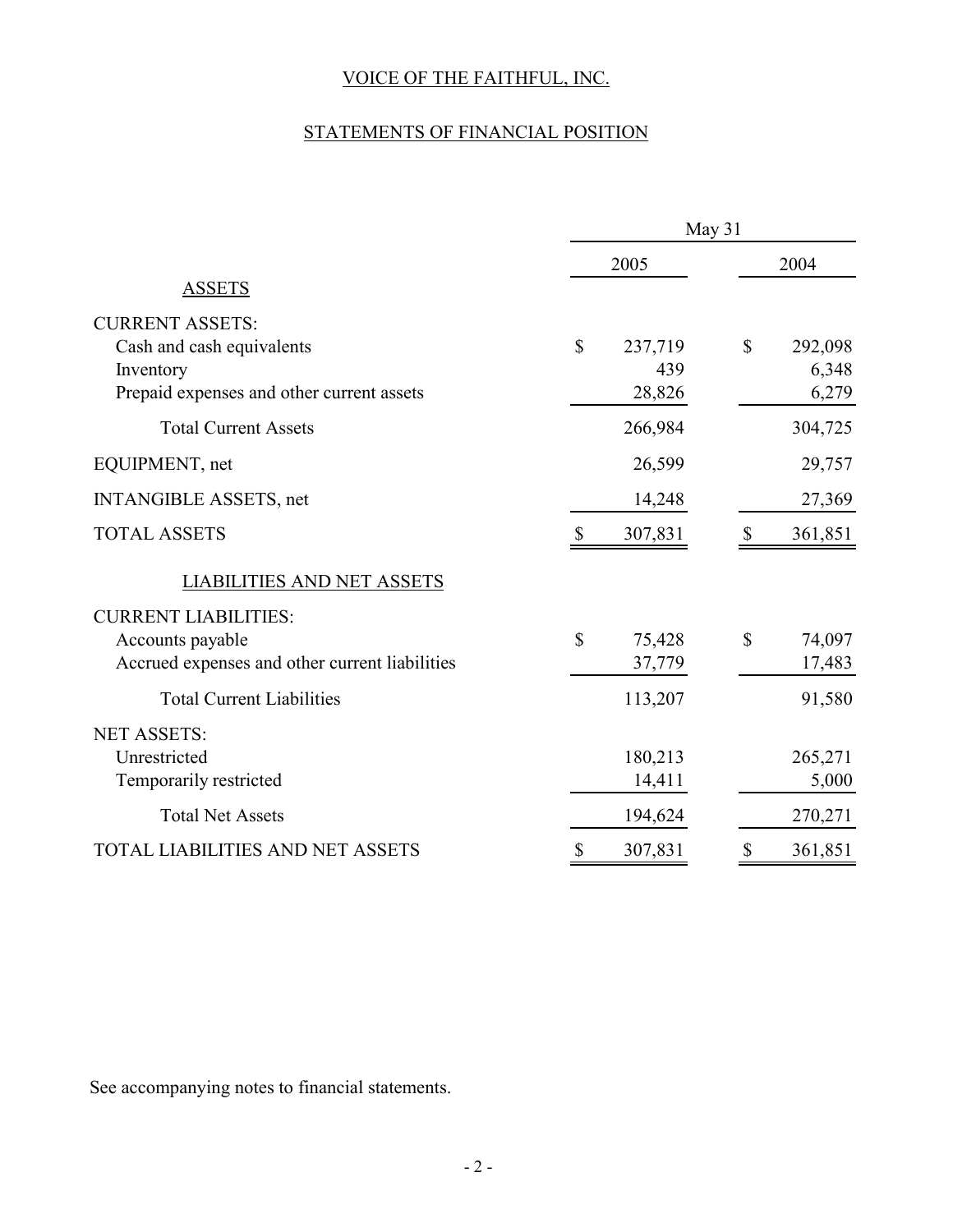## STATEMENT OF ACTIVITIES

## YEAR ENDED MAY 31, 2005

|                                      | Temporarily |              |    |            |    |         |
|--------------------------------------|-------------|--------------|----|------------|----|---------|
|                                      |             | Unrestricted |    | Restricted |    | Total   |
| <b>REVENUE:</b>                      |             |              |    |            |    |         |
| Contributions                        | \$          | 566,060      | \$ | 10,050     | \$ | 576,110 |
| Donated services                     |             | 9,059        |    |            |    | 9,059   |
| Book sales                           |             | 1,689        |    |            |    | 1,689   |
| Convention revenue                   |             | 48,761       |    |            |    | 48,761  |
| Interest income                      |             | 2,986        |    |            |    | 2,986   |
| Net assets released from restriction |             | 639          |    | 639)       |    |         |
| <b>Total Revenue</b>                 |             | 629,194      |    | 9,411      |    | 638,605 |
| <b>EXPENSES:</b>                     |             |              |    |            |    |         |
| Program services                     |             | 431,446      |    |            |    | 431,446 |
| Fundraising                          |             | 151,549      |    |            |    | 151,549 |
| Management and general               |             | 131,257      |    |            |    | 131,257 |
| <b>Total Expenses</b>                |             | 714,252      |    |            |    | 714,252 |
| <b>CHANGE IN NET ASSETS</b>          |             | 85,058)      |    | 9,411      |    | 75,647) |
| NET ASSETS, beginning of year        |             | 265,271      |    | 5,000      |    | 270,271 |
| NET ASSETS, end of year              |             | 180,213      |    | 14,411     | \$ | 194,624 |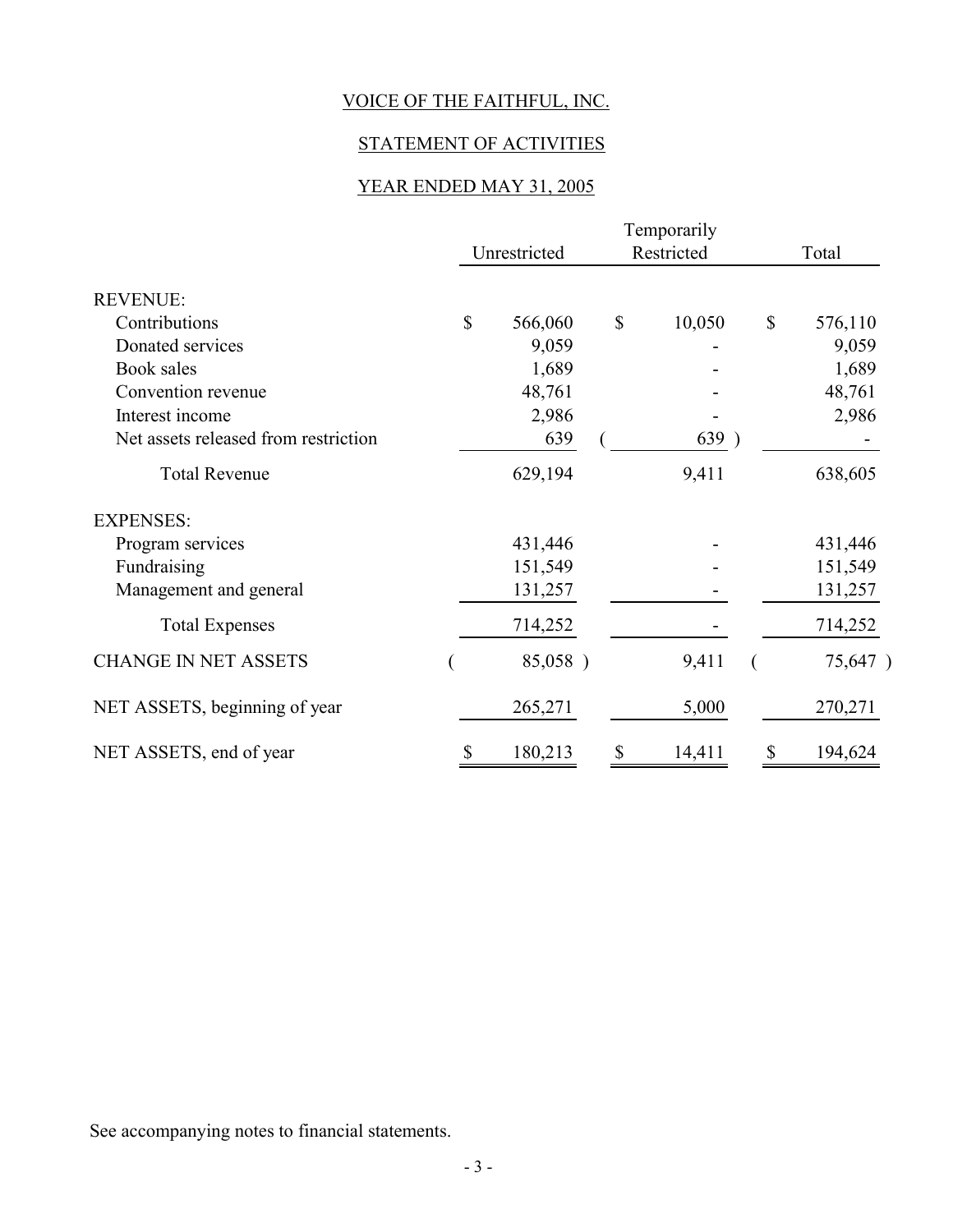## STATEMENT OF ACTIVITIES

## YEAR ENDED MAY 31, 2004

|                                | Temporarily |              |               |            |              |         |  |
|--------------------------------|-------------|--------------|---------------|------------|--------------|---------|--|
|                                |             | Unrestricted |               | Restricted |              | Total   |  |
| <b>REVENUE:</b>                |             |              |               |            |              |         |  |
| Contributions                  | \$          | 621,800      | $\mathcal{S}$ |            | $\mathbb{S}$ | 621,800 |  |
| Donated equipment and services |             | 38,841       |               |            |              | 38,841  |  |
| Book sales                     |             | 6,797        |               |            |              | 6,797   |  |
| Other income                   |             | 12,509       |               |            |              | 12,509  |  |
| Interest income                |             | 3,502        |               |            |              | 3,502   |  |
| <b>Total Revenue</b>           |             | 683,449      |               |            |              | 683,449 |  |
| <b>EXPENSES:</b>               |             |              |               |            |              |         |  |
| Program services               |             | 500,454      |               |            |              | 500,454 |  |
| Fundraising                    |             | 111,089      |               |            |              | 111,089 |  |
| Management and general         |             | 116,449      |               |            |              | 116,449 |  |
| <b>Total Expenses</b>          |             | 727,992      |               |            |              | 727,992 |  |
| <b>CHANGE IN NET ASSETS</b>    |             | 44,543)      |               |            |              | 44,543) |  |
| NET ASSETS, beginning of year  |             | 309,814      |               | 5,000      |              | 314,814 |  |
| NET ASSETS, end of year        |             | 265,271      | \$            | 5,000      | \$           | 270,271 |  |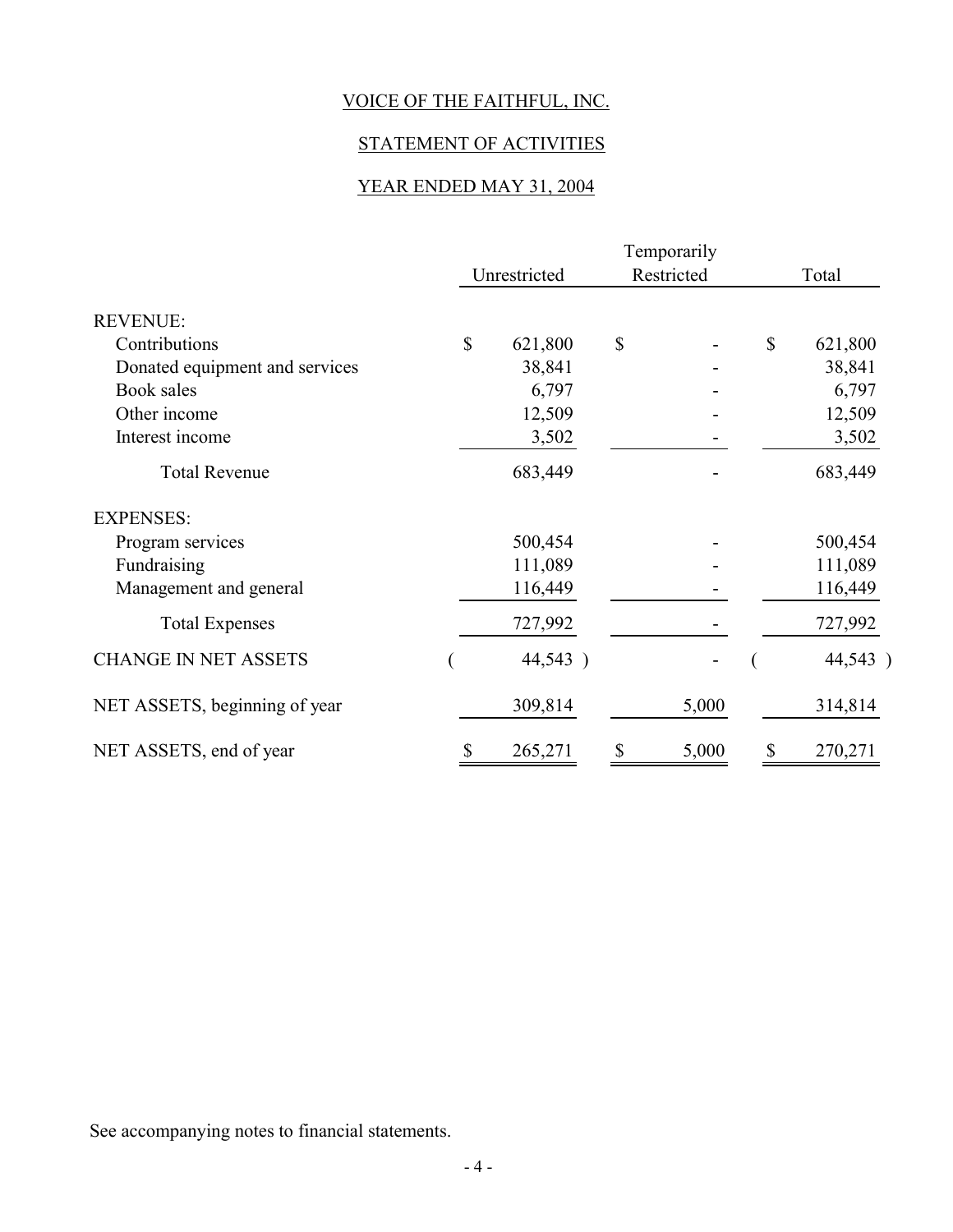## STATEMENTS OF CASH FLOWS

|                                                                                                                                                                               | Year Ended May 31 |                                     |                   |                                      |  |
|-------------------------------------------------------------------------------------------------------------------------------------------------------------------------------|-------------------|-------------------------------------|-------------------|--------------------------------------|--|
|                                                                                                                                                                               |                   | 2005                                |                   | 2004                                 |  |
| <b>CASH FLOWS FROM OPERATING ACTIVITIES:</b><br>Change in net assets<br>Adjustments to reconcile change in net assets to net cash<br>(used) provided by operating activities: |                   | 75,647)                             | (S <sub>0</sub> ) | 44,543)                              |  |
| Depreciation and amortization<br>Donated equipment and services for long-term assets<br>(Increase) decrease in assets:                                                        |                   | 23,414                              | $\overline{(}$    | 21,239<br>1,335)                     |  |
| Inventory<br>Prepaid expenses and other current assets<br>(Decrease) increase in liabilities:<br>Accounts payable<br>Accrued expenses and other current liabilities           | (                 | 5,909<br>22,547)<br>1,331<br>20,296 |                   | 6,348)<br>2,761)<br>44,198<br>4,785) |  |
| Total adjustments                                                                                                                                                             |                   | 28,403                              |                   | 50,208                               |  |
| Net cash (used) provided by operating activities                                                                                                                              |                   | 47,244 )                            |                   | 5,665                                |  |
| <b>CASH FLOWS FROM INVESTING ACTIVITIES:</b><br>Purchases of equipment<br>Costs incurred for intangible assets                                                                |                   | 7,135)                              |                   | 21,986)<br>655)                      |  |
| Net cash used by investing activities                                                                                                                                         |                   | 7,135)                              |                   | 22,641)                              |  |
| NET DECREASE IN CASH AND<br><b>CASH EQUIVALENTS</b>                                                                                                                           |                   | 54,379)                             |                   | 16,976)                              |  |
| CASH AND CASH EQUIVALENTS, beginning of year                                                                                                                                  |                   | 292,098                             |                   | 309,074                              |  |
| CASH AND CASH EQUIVALENTS, end of year                                                                                                                                        | $\mathbb{S}$      | 237,719                             |                   | 292,098                              |  |
| SUPPLEMENTAL DISCLOSURES:                                                                                                                                                     |                   |                                     |                   |                                      |  |
| Donated equipment                                                                                                                                                             | \$                |                                     | \$                | 690                                  |  |
| Donated services capitalized as part of website<br>development costs                                                                                                          | \$                |                                     | \$                | 645                                  |  |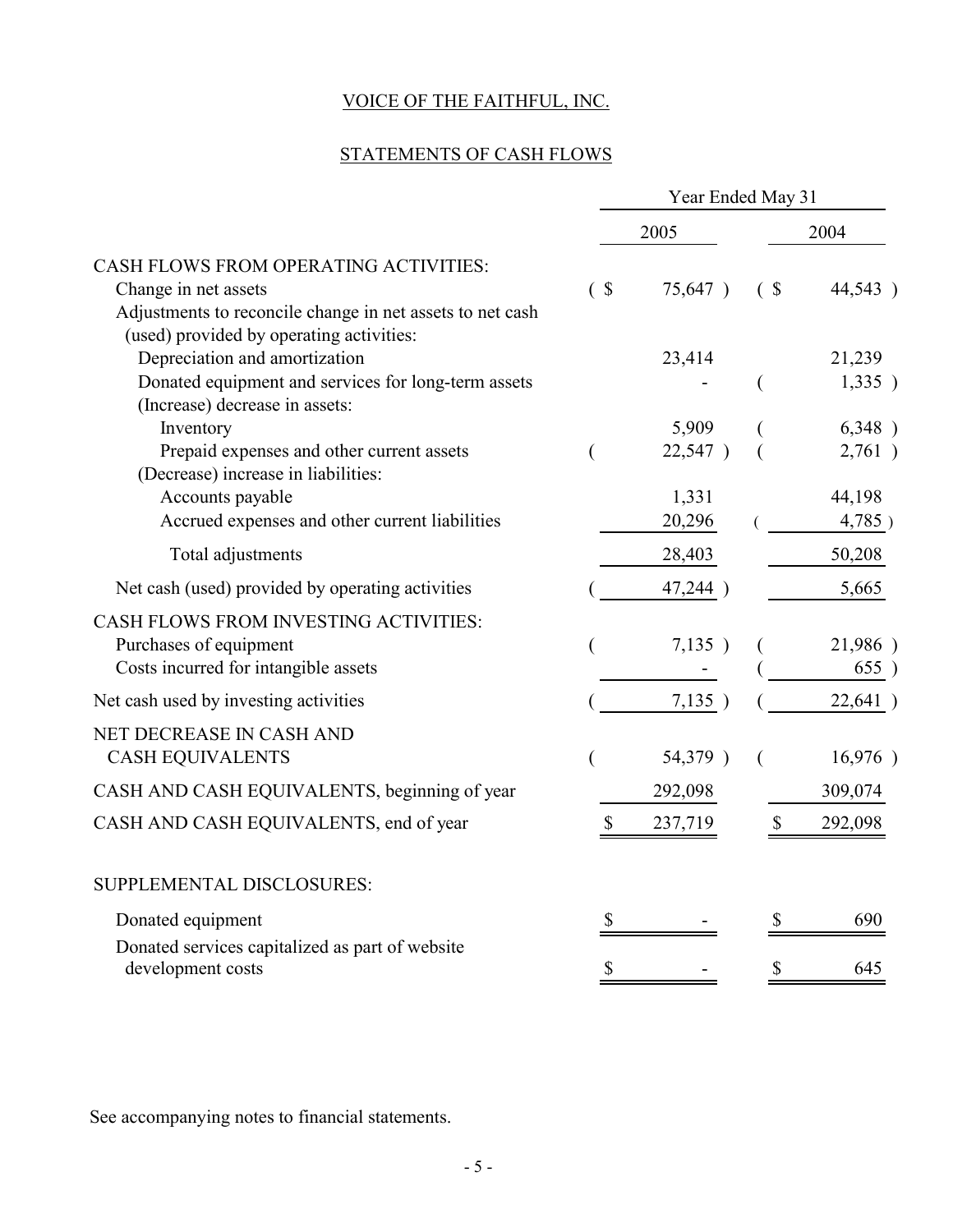## NOTES TO FINANCIAL STATEMENTS

### YEARS ENDED MAY 31, 2005 AND 2004

#### A. Organization:

Voice of the Faithful, Inc. (the "Organization") is a non-profit organization formed in response to the clergy sexual abuse crisis. The Organization's mission is to provide a prayerful voice, attentive to the Spirit, through which the Faithful can actively participate in the governance and guidance of the Catholic Church. The Organization seeks to: support those who have been abused; support priests of integrity; and shape structural change within the Church. The Organization was incorporated on June 26, 2002 and was approved as a  $501(c)(3)$  organization by the Internal Revenue Service. The major sources of funding come from individual contributors sharing the concerns of the Organization.

### B. Summary of Significant Accounting Policies:

#### Basis of accounting:

The Organization prepares its financial statements in accordance with generally accepted accounting principles. This basis of accounting involves the application of accrual accounting; consequently, revenues and gains are recognized when earned, and expenses and losses are recognized when incurred.

#### Contributions:

Contributions received are classified by each net asset category in accordance with donorimposed restrictions. Contributions restricted for use whose restrictions are met in the same reporting period are reflected as unrestricted revenue, as permitted by Financial Accounting Standards (SFAS) No. 116.

#### Basis of presentation:

Financial statement presentation follows the recommendations of the Financial Accounting Standards (SFAS) No. 117, *Financial Statements of Not-for-Profit Organizations*. Under SFAS No. 117, the Organization is required to report information regarding its financial position and activities according to three classes of net assets: unrestricted net assets, temporarily restricted net assets, and permanently restricted net assets. The Organization has no permanently restricted net assets.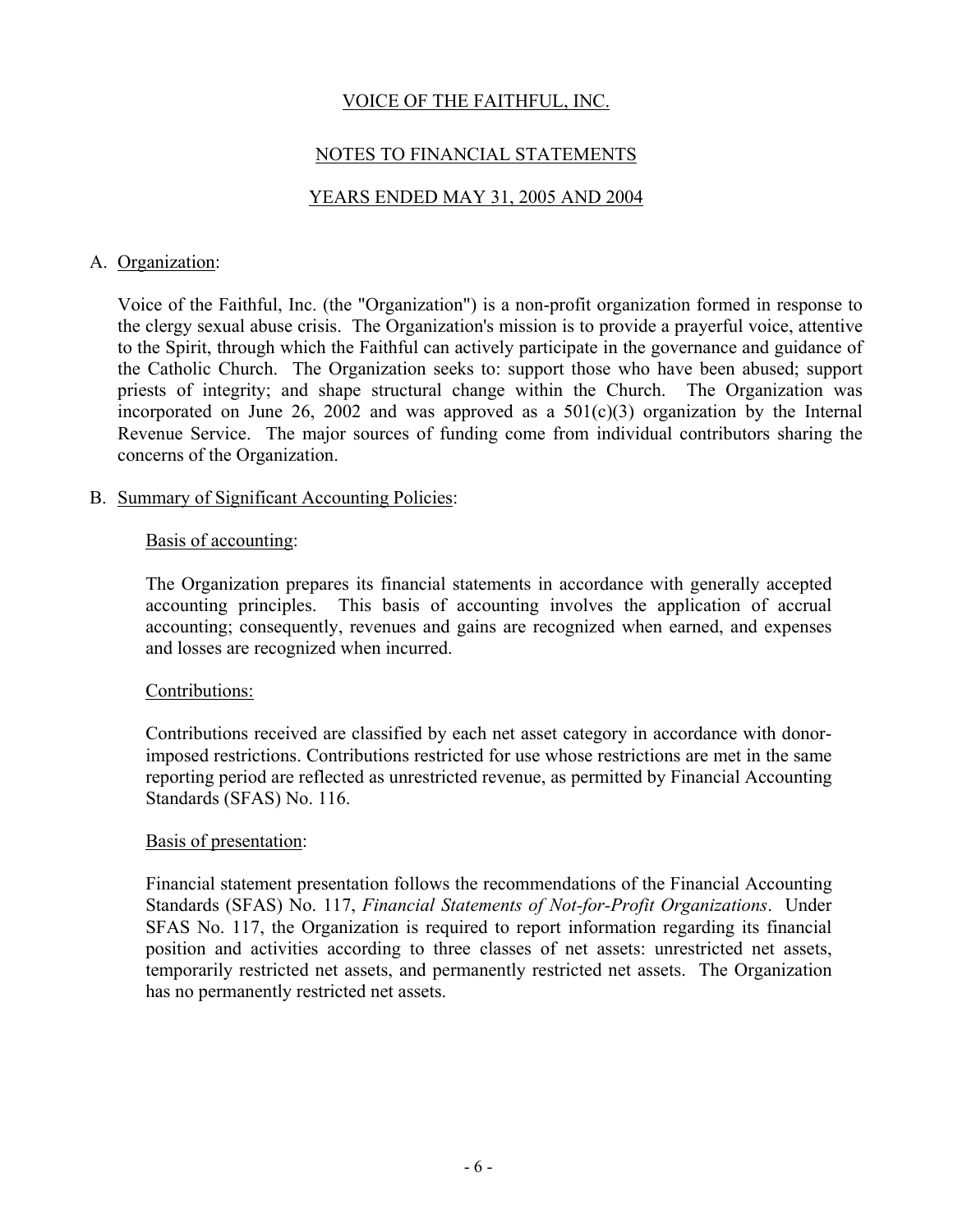## NOTES TO FINANCIAL STATEMENTS

## YEARS ENDED MAY 31, 2005 AND 2004

#### (continued)

### B. Summary of Significant Accounting Policies – (continued):

#### Use of estimates:

The preparation of financial statements in conformity with generally accepted accounting principles requires management to make estimates and assumptions that affect the reported amounts of assets and liabilities and disclosure of contingent assets and liabilities at the date of the financial statements, and the reported amounts of revenues and expenses during the reporting period. Actual results could differ from those estimates.

#### Cash and cash equivalents:

For purposes of the statements of cash flows, cash equivalents consist of money market mutual funds.

#### Equipment:

Equipment is recorded at cost or if donated, at fair value at the time of donation. Depreciation is provided using the straight-line method over the estimated useful lives of the respective assets. Purchases are determined to be capital assets based upon the Organization's policy of capitalizing assets acquired at a cost exceeding \$500. Those items that are not capitalized are immediately expensed.

#### Intangible assets:

Intangible assets represent trademark costs and website and database development costs. Trademark costs are amortized using the straight-line method over seventeen years. Website and database development costs are amortized using the straight-line method over three years.

#### Income taxes:

The Organization has been determined to be a tax-exempt, not-for-profit organization under Section 501(c)(3) of the Internal Revenue Code (the "Code") whereby only unrelated business income, as defined by Section 512(a)(1) of the code, is subject to federal income tax.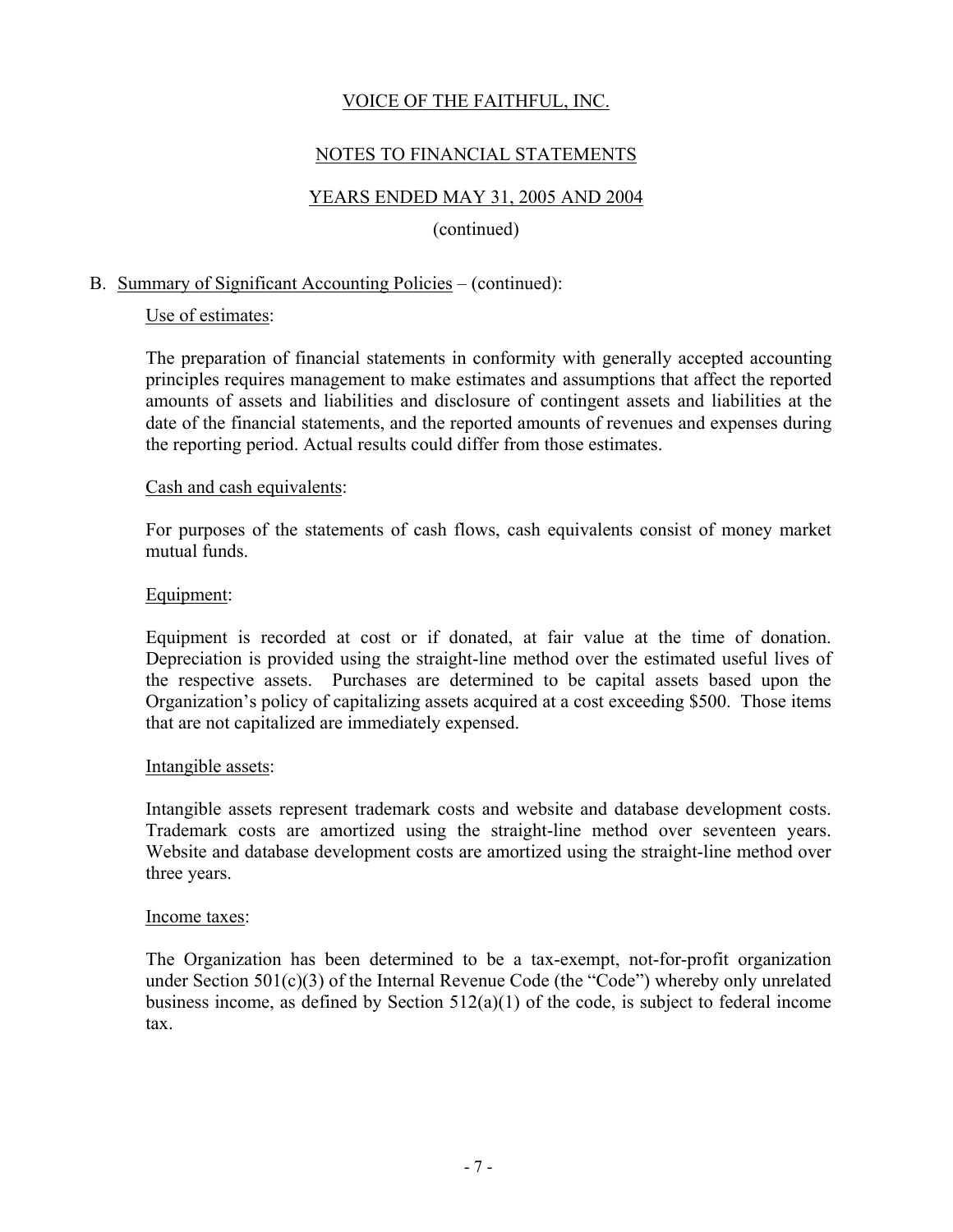### NOTES TO FINANCIAL STATEMENTS

### YEARS ENDED MAY 31, 2005 AND 2004

#### (continued)

#### B. Summary of Significant Accounting Policies – (continued):

#### Donated equipment and services:

Donations of equipment are recorded as revenues at their estimated fair value at the date of donation. Donated services are recorded as revenues and expenses at fair market value when determinable, otherwise at values indicated by the donor.

Other donated services, such as those provided by the Organization's volunteers, have not been reflected in the financial statements either because the services do not require a specialized skill or because no objective basis is available to measure the value of such services.

#### C. Equipment:

Equipment consisted of the following at May 31, 2005 and 2004:

|                                                  |    | 2004            |    |                 |
|--------------------------------------------------|----|-----------------|----|-----------------|
| Computers and software<br>Furniture and fixtures | \$ | 43,876<br>3,034 | \$ | 36,741<br>3,034 |
|                                                  |    | 46,910          |    | 39,775          |
| Less: Accumulated depreciation                   |    | 20,311          |    | 10,018          |
|                                                  | \$ | 26,599          |    | 29,757          |

#### D. Intangible Assets:

Intangible assets consisted of the following at May 31, 2005 and 2004:

|                                               |    | 2004            |    |                 |
|-----------------------------------------------|----|-----------------|----|-----------------|
| Website and database development<br>Trademark | \$ | 38,212<br>6,550 | \$ | 38,212<br>6,550 |
|                                               |    | 44,762          |    | 44,762          |
| Less: Accumulated amortization                |    | 30,514          |    | 17,393          |
|                                               | \$ | 14,248          | \$ | 27,369          |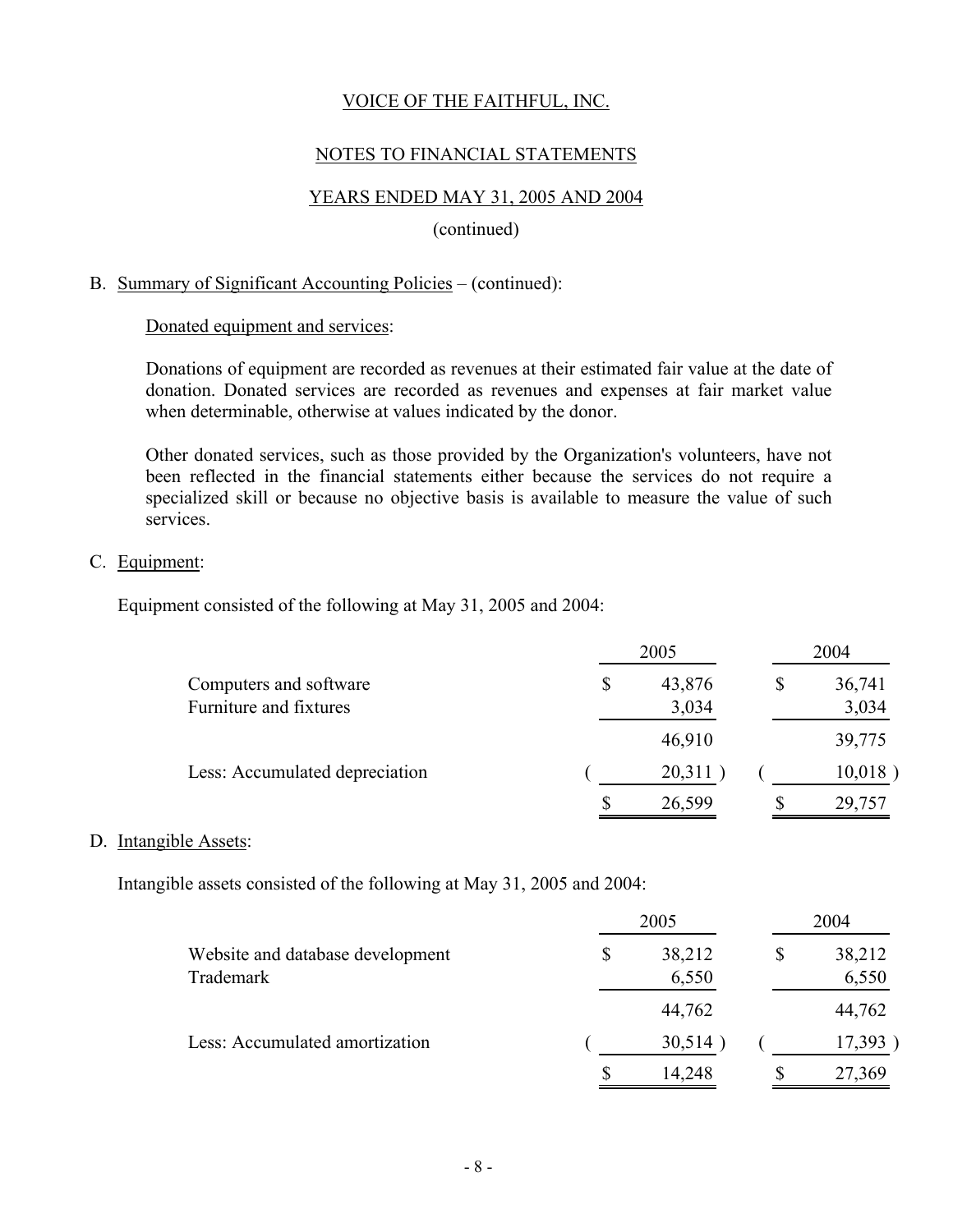### NOTES TO FINANCIAL STATEMENTS

### YEARS ENDED MAY 31, 2005 AND 2004

#### (continued)

#### E. Donated Equipment and Services:

The Organization received donations of consulting services amounting to \$5,309 and \$38,151 in connection with the development and operation of a website and database during the years ended May 31, 2005 and 2004, respectively. Services donated in connection with the development of the website and database, valued at \$645 are reported as donated services and capitalized as an intangible asset in the accompanying financial statements for the year ended May 31, 2004. Services donated in connection with the operation of the website and database, valued at \$5,309 and \$37,506, are reported as donated services and program services expenses in the accompanying financial statements for the year ended May 31, 2005 and 2004, respectively. Donated equipment amounted to \$690 for the year ended May 31, 2004.

Donated services of \$3,750 were also received in connection with a conference hosted by the Organization during the year ended May 31, 2005.

F. Restrictions on Net Assets:

Temporarily restricted net assets at May 31, 2005 and 2004, are available for the following purposes:

|                                                                                                       | 2005         | 2004 |       |
|-------------------------------------------------------------------------------------------------------|--------------|------|-------|
| Available for Goal 2: Support of Priests<br>of Integrity<br>Publication of structural change workbook | 14,361<br>50 |      | 5,000 |
|                                                                                                       | 14.411       |      | 5,000 |

#### G. Concentration of Credit Risk:

The Organization maintains its cash balances in one bank. The bank balances are insured by the Federal Deposit Insurance Corporation, up to \$100,000. As of May 31, 2005, the uninsured portion of such balances aggregated approximately \$153,000.

H. Functional Allocation of Expenses:

The costs of providing the various programs and activities have been summarized on a functional basis in the statements of activities. Accordingly, certain costs have been allocated among the programs and supporting services benefited.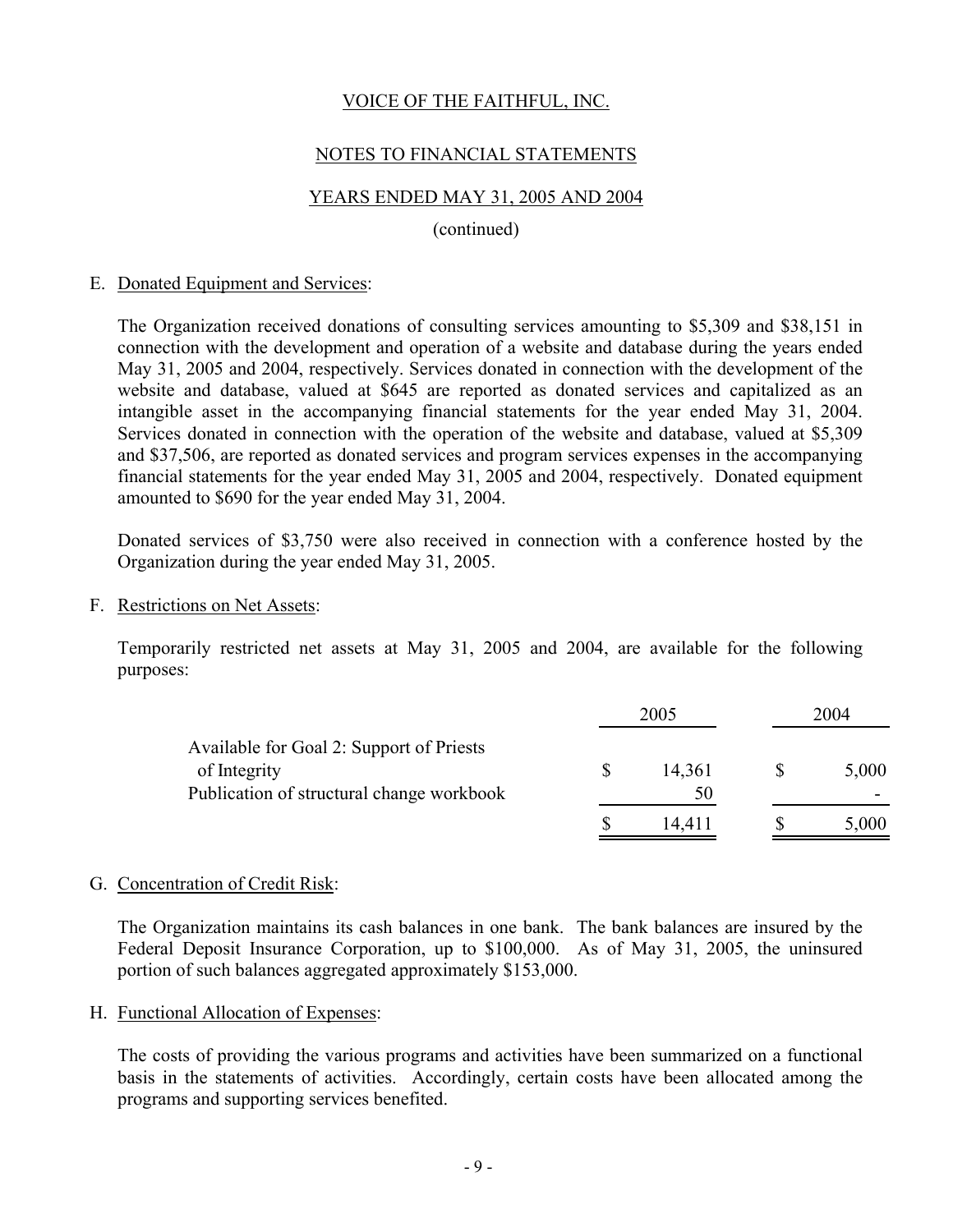## ACCOMPANYING INFORMATION